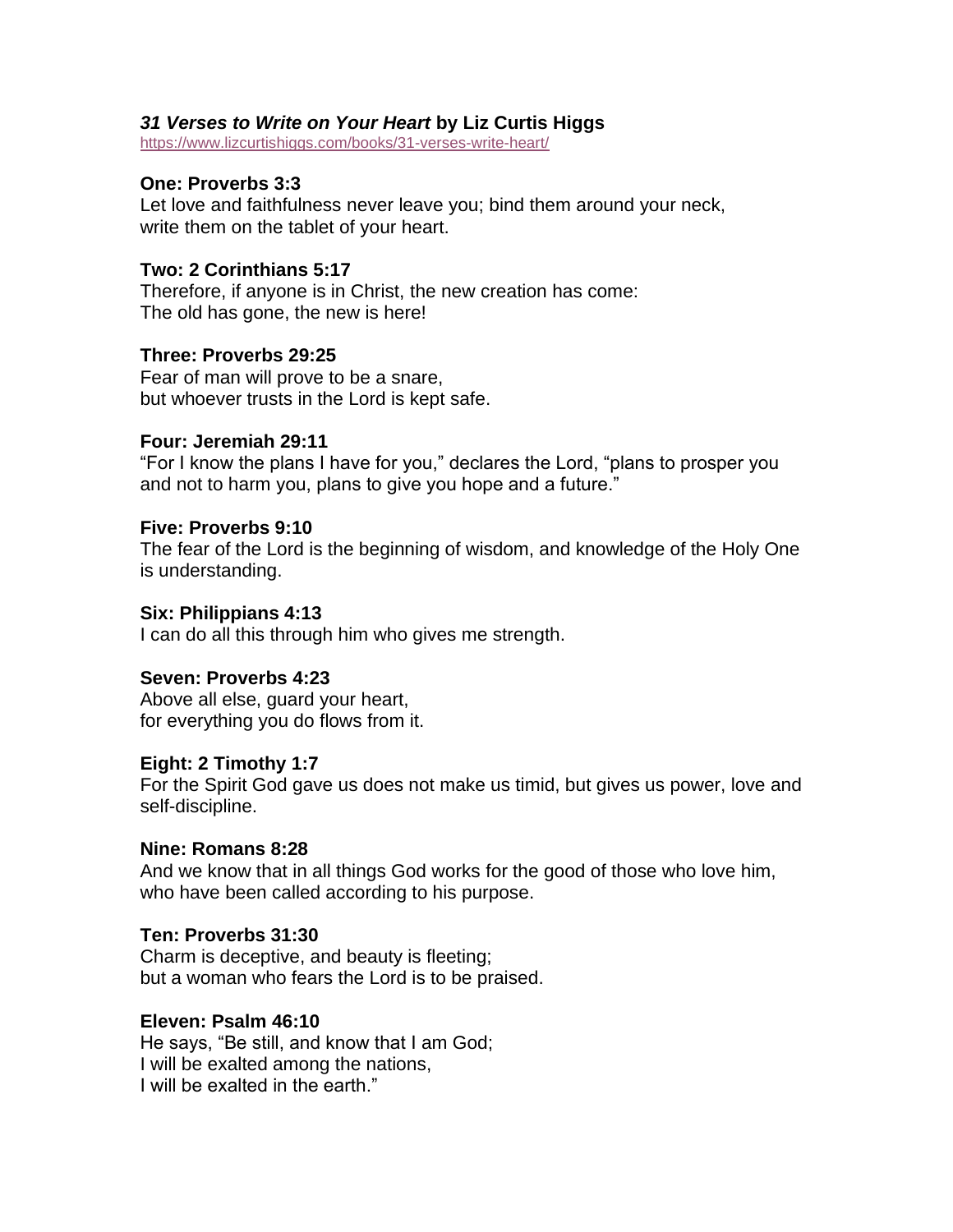## **Twelve: Zephaniah 3:17**

The Lord your God is with you, the Mighty Warrior who saves. He will take great delight in you; in his love he will no longer rebuke you, but will rejoice over you with singing.

# **Thirteen: Proverbs 22:6**

Start children off on the way they should go, and even when they are old they will not turn from it.

## **Fourteen: Isaiah 41:10**

So do not fear, for I am with you; do not be dismayed, for I am your God. I will strengthen you and help you; I will uphold you with my righteous right hand.

### **Fifteen: Philippians 4:6**

Do not be anxious about anything, but in every situation, by prayer and petition, with thanksgiving, present your requests to God.

**Sixteen: Proverbs 15:1** A gentle answer turns away wrath, but a harsh word stirs up anger.

# **Seventeen: 1 Thessalonians 5:18**

Give thanks in all circumstances; for this is God's will for you in Christ Jesus.

# **Eighteen: Philippians 4:8**

Finally, brothers and sisters, whatever is true, whatever is noble, whatever is right, whatever is pure, whatever is lovely, whatever is admirable—if anything is excellent or praiseworthy—think about such things.

### **Nineteen: Proverbs 31:25**

She is clothed with strength and dignity; she can laugh at the days to come.

# **Twenty: Isaiah 40:31**

But those who hope in the Lord will renew their strength. They will soar on wings like eagles; they will run and not grow weary, they will walk and not be faint.

### **Twenty-One: Proverbs 27:17**

As iron sharpens iron, so one person sharpens another.